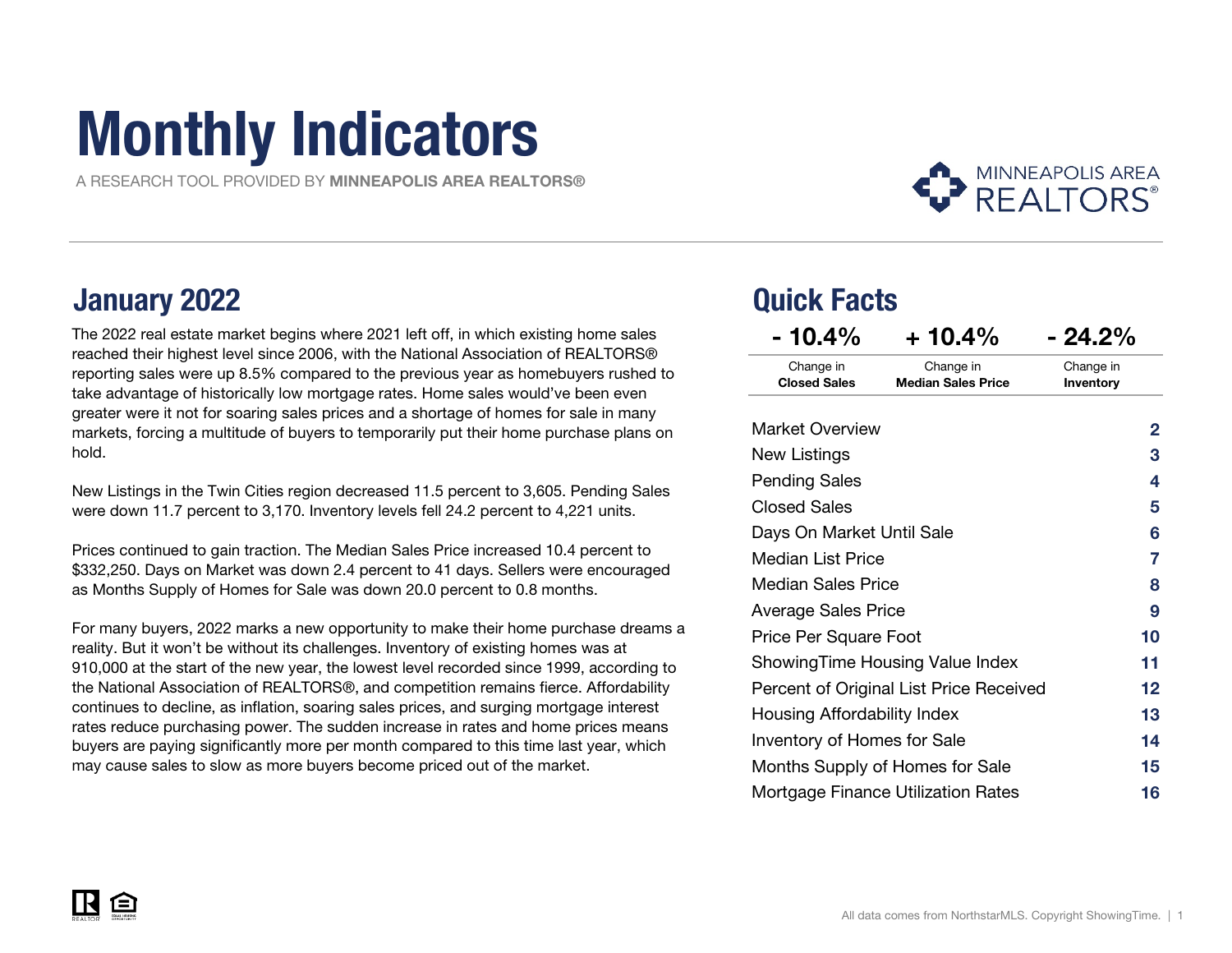### Market Overview

Key market metrics for the current month and year-to-date.



| <b>Key Metrics</b>                     | <b>Historical Sparklines (normalized)</b>                                        | 1-2021    | $1 - 2022$ | $+ 1 -$  |           | <b>YTD 2021 YTD 2022</b> | $+/-$    |
|----------------------------------------|----------------------------------------------------------------------------------|-----------|------------|----------|-----------|--------------------------|----------|
| <b>New Listings</b>                    | 1-2019<br>$1 - 2020$<br>1-2021<br>1-2022                                         | 4,074     | 3,605      | $-11.5%$ | 4,074     | 3,605                    | $-11.5%$ |
| <b>Pending Sales</b>                   | $1 - 2019$<br>$1 - 2020$<br>$1 - 2021$<br>$1 - 2022$                             | 3,589     | 3,170      | $-11.7%$ | 3,589     | 3,170                    | $-11.7%$ |
| <b>Closed Sales</b>                    | $1 - 2019$<br>$1 - 2020$<br>1-2021<br>1-2022                                     | 3,372     | 3,020      | $-10.4%$ | 3,372     | 3,020                    | $-10.4%$ |
| Days on Market Until Sale              | 1-2019<br>1-2020<br>1-2021<br>1-2022                                             | 42        | 41         | $-2.4%$  | 42        | 41                       | $-2.4%$  |
| <b>Median List Price</b>               | $1 - 2021$<br>1-2019<br>1-2020<br>1-2022                                         | \$329,900 | \$360,000  | $+9.1%$  | \$329,900 | \$360,000                | $+9.1%$  |
| <b>Median Sales Price</b>              | 1-2020<br>1-2019<br>$1 - 2021$<br>1-2022                                         | \$301,000 | \$332,250  | $+10.4%$ | \$301,000 | \$332,250                | $+10.4%$ |
| <b>Price Per Square Foot</b>           | 1-2019<br>$1 - 2020$<br>1-2021<br>1-2022                                         | \$174     | \$191      | $+9.7%$  | \$174     | \$191                    | $+9.7%$  |
| <b>ShowingTime Housing Value Index</b> | <b>Contract Contract</b><br>$1 - 2019$<br>$1 - 2020$<br>$1 - 2021$<br>$1 - 2022$ | \$263,524 | \$287,956  | $+9.3%$  |           |                          |          |
| Pct. of Orig. List Price Received      | 1-2019<br>1-2020<br>1-2021<br>1-2022                                             | 99.5%     | 99.6%      | $+0.1%$  | 99.5%     | 99.6%                    | $+0.1%$  |
| <b>Inventory of Homes for Sale</b>     | $1-2021$<br>$1 - 2022$<br>$1 - 2019$<br>$1 - 2020$                               | 5,569     | 4,221      | $-24.2%$ |           |                          |          |
| <b>Months Supply of Homes for Sale</b> | $1 - 2022$<br>1-2019<br>1-2020<br>1-2021                                         | 1.0       | 0.8        | $-20.0%$ |           |                          |          |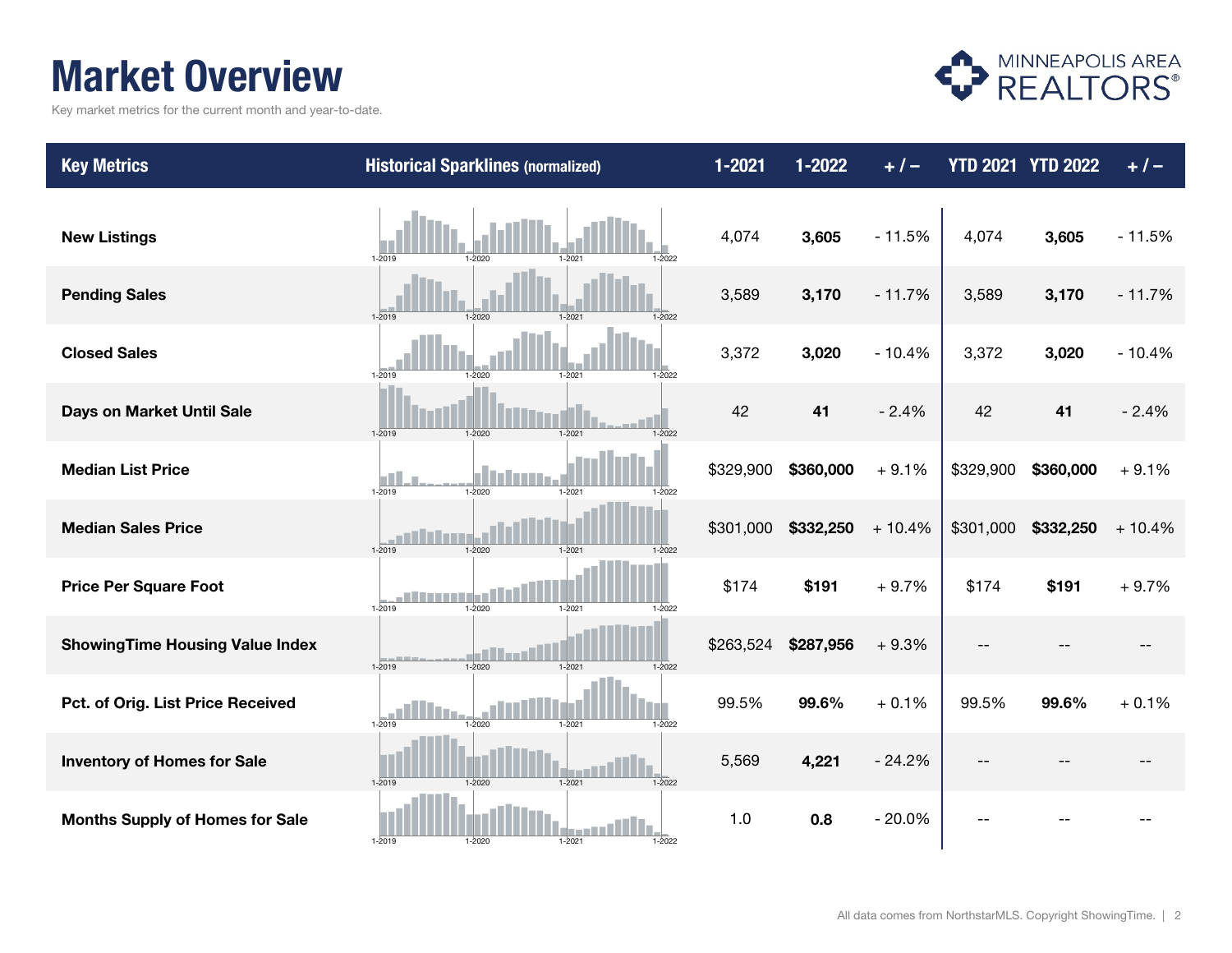### New Listings

A count of the properties that have been newly listed on the market in a given month.



**January** 

#### Year To Date



|                     |       | Prior | Percent  |
|---------------------|-------|-------|----------|
| <b>New Listings</b> |       | Year  | Change   |
| February 2021       | 4,777 | 5,360 | $-10.9%$ |
| March 2021          | 6,740 | 7,452 | $-9.6%$  |
| April 2021          | 7,579 | 6,136 | $+23.5%$ |
| May 2021            | 7,684 | 7,383 | $+4.1%$  |
| June 2021           | 8,468 | 7,571 | $+11.8%$ |
| <b>July 2021</b>    | 8,240 | 8,079 | $+2.0%$  |
| August 2021         | 7,726 | 7,933 | $-2.6%$  |
| September 2021      | 7,301 | 7,923 | $-7.9%$  |
| October 2021        | 6,247 | 6,994 | $-10.7%$ |
| November 2021       | 4,154 | 4,073 | $+2.0%$  |
| December 2021       | 2,570 | 3,126 | -17.8%   |
| January 2022        | 3,605 | 4,074 | $-11.5%$ |
| 12-Month Avg        | 6,258 | 6,342 | $-1.3%$  |

#### Historical New Listing Activity

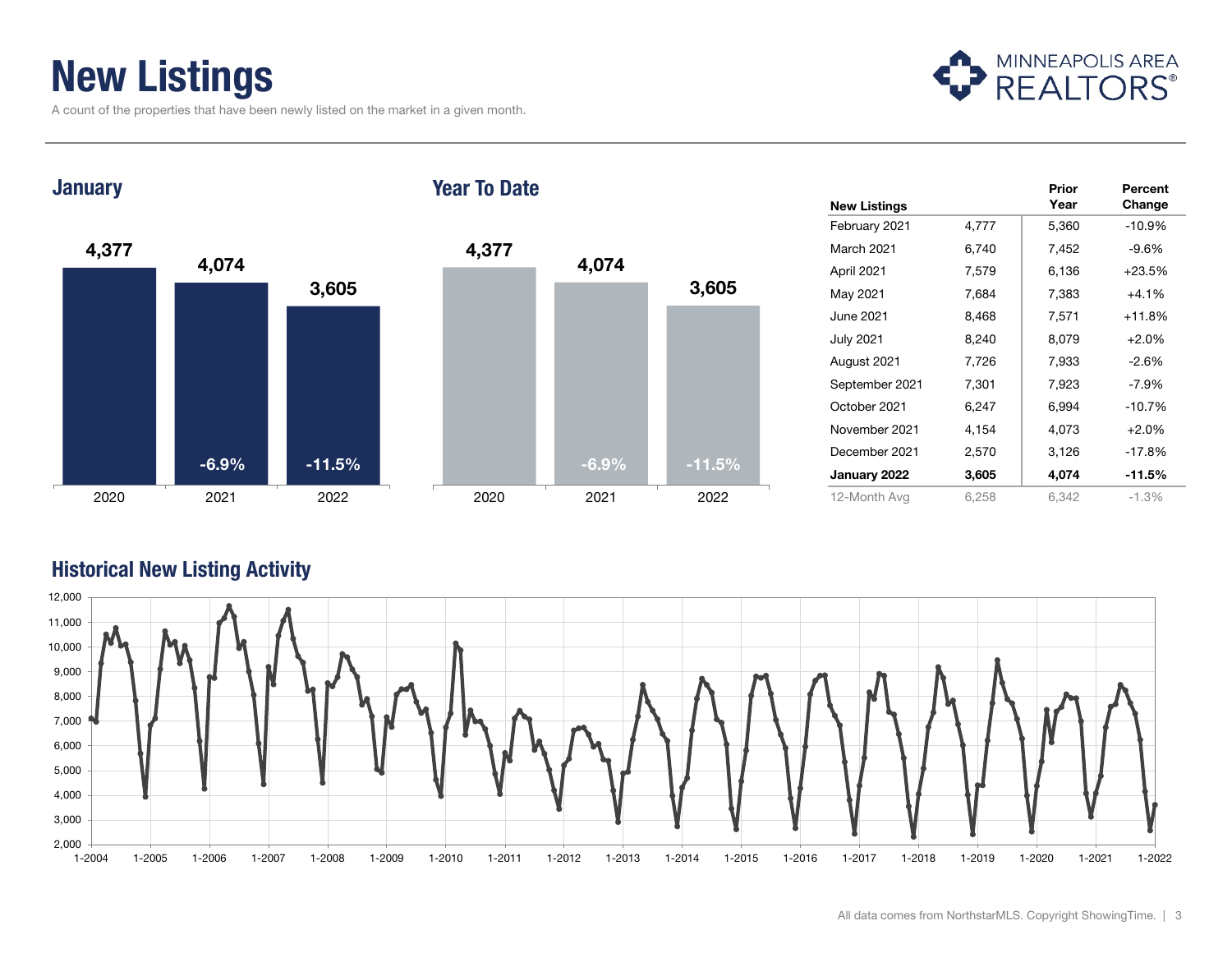### Pending Sales

A count of the properties on which contracts have been accepted in a given month.



**January** 

#### Year To Date



|                      |       | Prior | Percent  |
|----------------------|-------|-------|----------|
| <b>Pending Sales</b> |       | Year  | Change   |
| February 2021        | 4,258 | 4,229 | $+0.7%$  |
| March 2021           | 5,787 | 5,128 | $+12.9%$ |
| April 2021           | 6,273 | 4,654 | $+34.8%$ |
| May 2021             | 6,890 | 5,908 | $+16.6%$ |
| June 2021            | 6,793 | 6,910 | $-1.7%$  |
| <b>July 2021</b>     | 6,270 | 6,992 | $-10.3%$ |
| August 2021          | 6,545 | 7,271 | $-10.0%$ |
| September 2021       | 5,642 | 6,533 | $-13.6%$ |
| October 2021         | 5,808 | 6,396 | $-9.2%$  |
| November 2021        | 4,790 | 4,704 | $+1.8%$  |
| December 2021        | 3,296 | 3,750 | $-12.1%$ |
| January 2022         | 3,170 | 3,589 | $-11.7%$ |
| 12-Month Avg         | 5,460 | 5,505 | $-0.8%$  |

#### Historical Pending Sales Activity

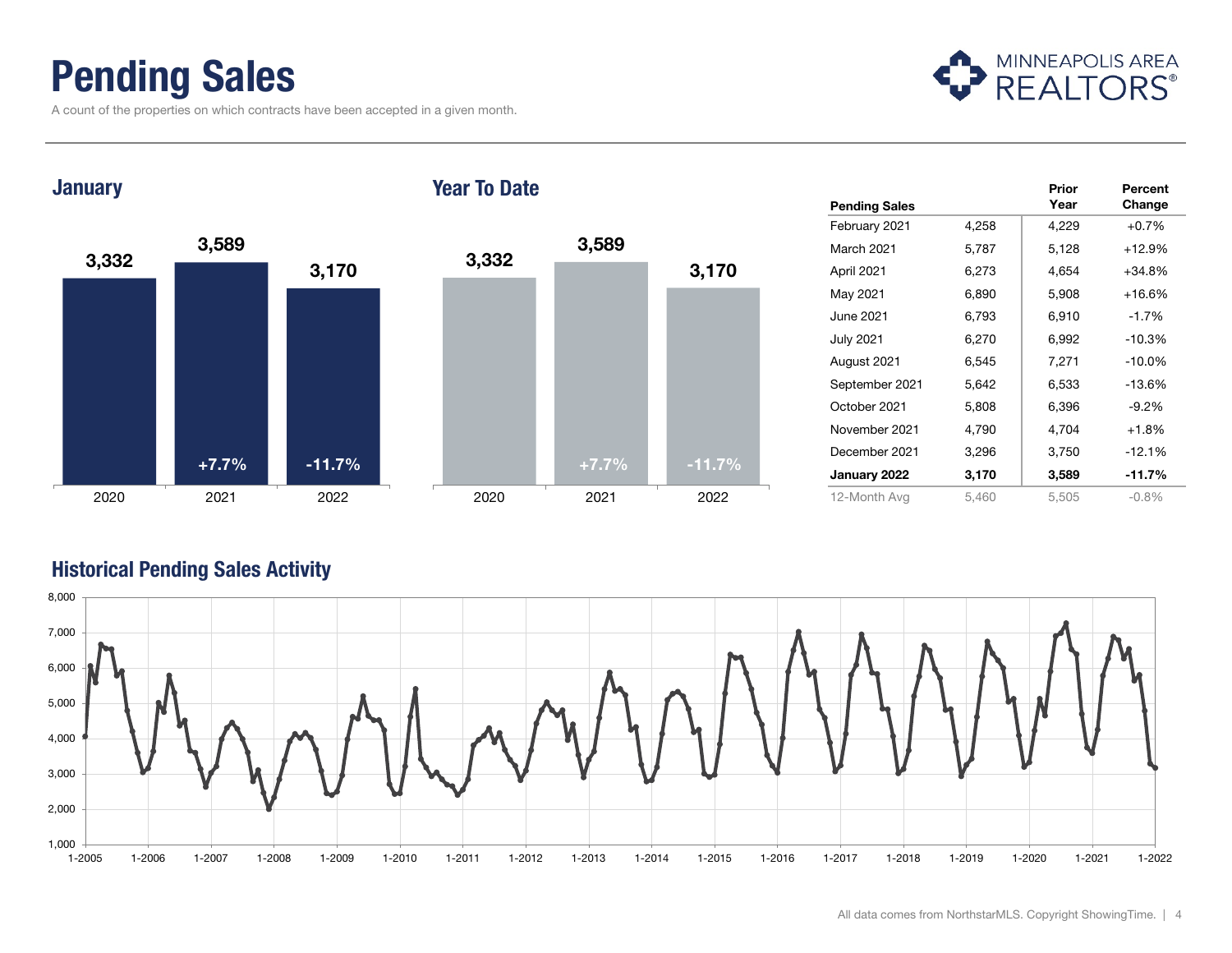### Closed Sales

A count of the actual sales that have closed in a given month.



2,910 3,372 3,020 **January** 





|                     |       | Prior | Percent  |
|---------------------|-------|-------|----------|
| <b>Closed Sales</b> |       | Year  | Change   |
| February 2021       | 3,271 | 3,063 | $+6.8%$  |
| March 2021          | 4,392 | 4,222 | $+4.0%$  |
| April 2021          | 5,169 | 4,677 | $+10.5%$ |
| May 2021            | 5,659 | 4,805 | $+17.8%$ |
| June 2021           | 7,590 | 6,230 | $+21.8%$ |
| <b>July 2021</b>    | 6,815 | 7,062 | $-3.5%$  |
| August 2021         | 6,988 | 6,858 | $+1.9%$  |
| September 2021      | 6,382 | 6,702 | -4.8%    |
| October 2021        | 6,066 | 7,117 | $-14.8%$ |
| November 2021       | 5,598 | 5,706 | $-1.9%$  |
| December 2021       | 5,068 | 5,230 | $-3.1%$  |
| January 2022        | 3,020 | 3,372 | $-10.4%$ |
| 12-Month Avg        | 5,502 | 5,420 | $+2.0%$  |

#### Historical Closed Sales Activity

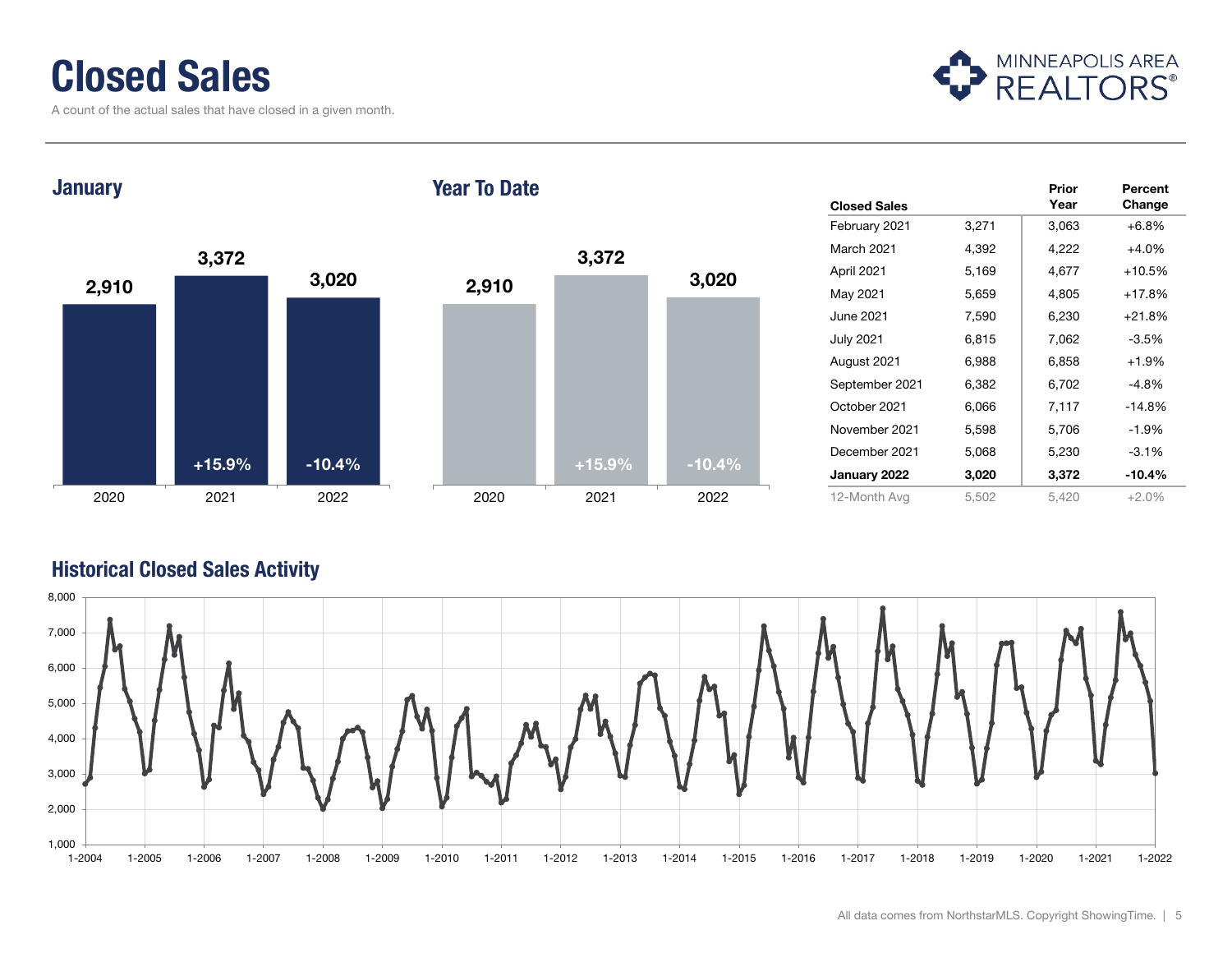### Days on Market Until Sale

MINNEAPOLIS AREA

Average, cumulative number of days between when a property is listed and when an offer is accepted in a given month.



|                  |    | Prior | Percent  |
|------------------|----|-------|----------|
| Days on Market   |    | Year  | Change   |
| February 2021    | 46 | 67    | $-31.3%$ |
| March 2021       | 39 | 61    | $-36.1%$ |
| April 2021       | 31 | 47    | $-34.0%$ |
| May 2021         | 24 | 41    | $-41.5%$ |
| June 2021        | 20 | 42    | $-52.4%$ |
| <b>July 2021</b> | 19 | 41    | $-53.7%$ |
| August 2021      | 22 | 39    | $-43.6%$ |
| September 2021   | 23 | 37    | $-37.8%$ |
| October 2021     | 27 | 35    | $-22.9%$ |
| November 2021    | 30 | 34    | $-11.8%$ |
| December 2021    | 34 | 39    | $-12.8%$ |
| January 2022     | 41 | 42    | $-2.4%$  |
| 12-Month Avg     | 28 | 42    | $-33.3%$ |

#### Historical Days on Market Until Sale

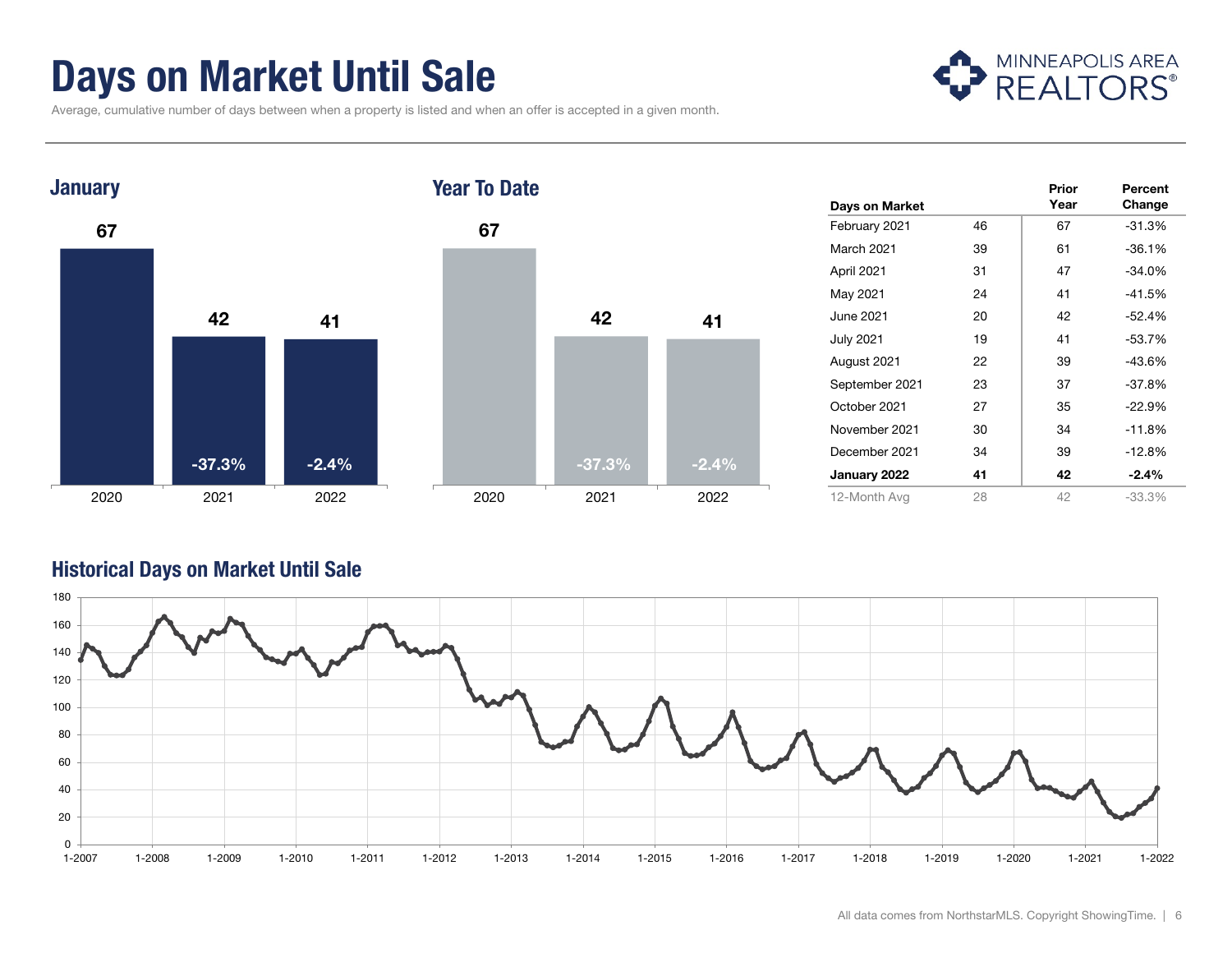### Median Original List Price



Median original list price for all new listings in a given month. List prices can serve as a leading indicator of future price movement.

#### **January**

#### Year To Date



|                                   |           | Prior     | Percent  |
|-----------------------------------|-----------|-----------|----------|
| <b>Median Original List Price</b> |           | Year      | Change   |
| February 2021                     | \$340,000 | \$326,575 | $+4.1%$  |
| March 2021                        | \$337,603 | \$319,000 | $+5.8%$  |
| April 2021                        | \$336,760 | \$314,900 | $+6.9%$  |
| May 2021                          | \$348,900 | \$320,000 | $+9.0\%$ |
| June 2021                         | \$349,900 | \$315,000 | $+11.1%$ |
| July 2021                         | \$340,000 | \$314,900 | $+8.0\%$ |
| August 2021                       | \$339,900 | \$315,118 | $+7.9%$  |
| September 2021                    | \$345,000 | \$314,900 | $+9.6%$  |
| October 2021                      | \$339,900 | \$309,900 | $+9.7%$  |
| November 2021                     | \$325,000 | \$304,900 | $+6.6%$  |
| December 2021                     | \$350,000 | \$313,150 | $+11.8%$ |
| January 2022                      | \$360,000 | \$329,900 | $+9.1%$  |
| 12-Month Med                      | \$340,000 | \$315,000 | $+7.9%$  |

#### Historical Median Original List Price

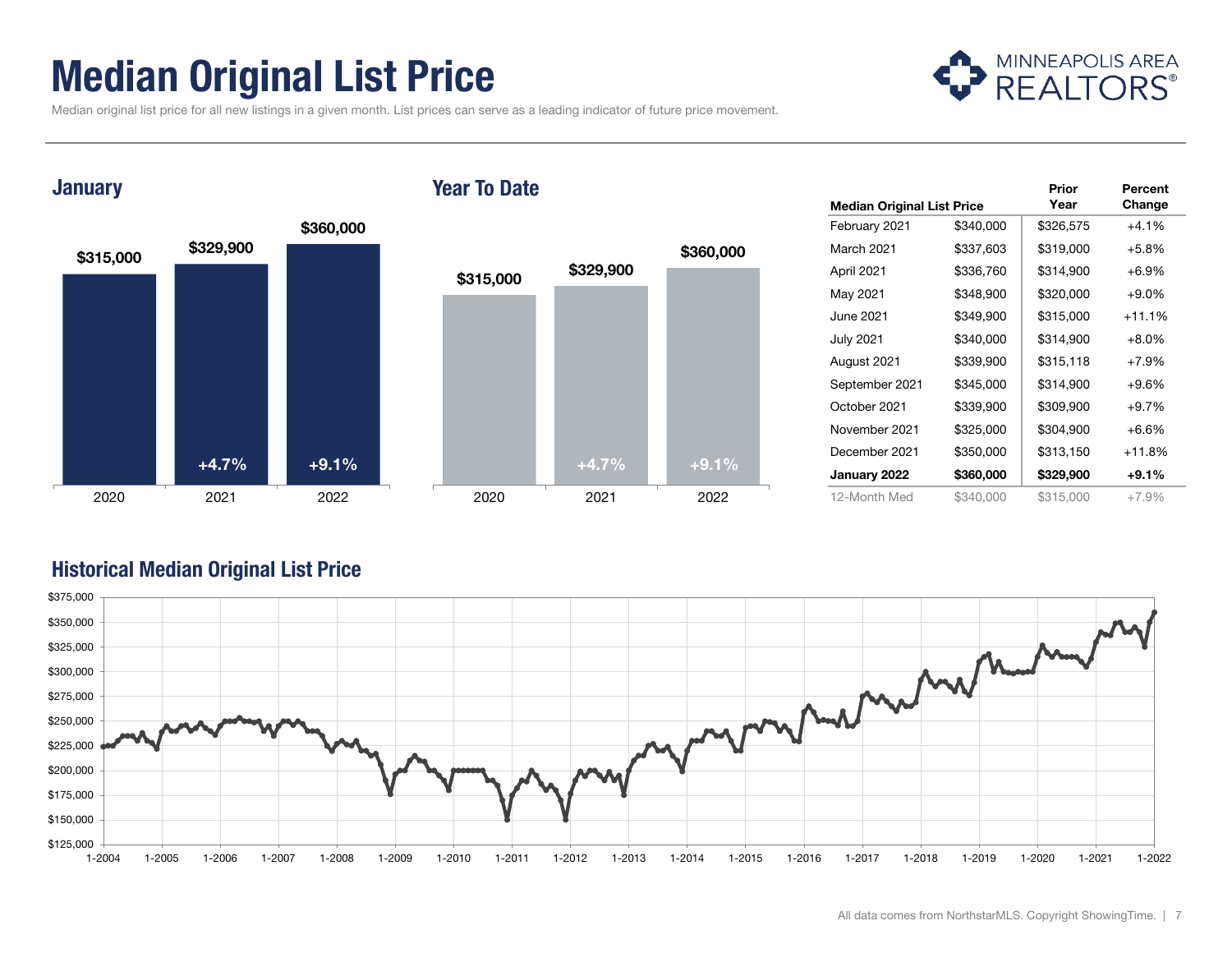### Median Sales Price

Median price point for all closed sales, not accounting for seller concessions, in a given month.



**January** 





|                           |           | Prior     | Percent  |
|---------------------------|-----------|-----------|----------|
| <b>Median Sales Price</b> |           | Year      | Change   |
| February 2021             | \$314,000 | \$281,570 | $+11.5%$ |
| March 2021                | \$328,631 | \$297,000 | $+10.7%$ |
| April 2021                | \$336,250 | \$305,000 | $+10.2%$ |
| May 2021                  | \$344,000 | \$294,900 | $+16.6%$ |
| June 2021                 | \$350,000 | \$305,000 | $+14.8%$ |
| <b>July 2021</b>          | \$350,000 | \$312,650 | $+11.9%$ |
| August 2021               | \$350,000 | \$315,000 | $+11.1%$ |
| September 2021            | \$340,600 | \$310,000 | $+9.9%$  |
| October 2021              | \$340,000 | \$315,000 | $+7.9%$  |
| November 2021             | \$339,900 | \$310,000 | $+9.6%$  |
| December 2021             | \$331,270 | \$307,000 | $+7.9%$  |
| January 2022              | \$332,250 | \$301,000 | +10.4%   |
| 12-Month Med              | \$340,000 | \$306,000 | $+11.1%$ |



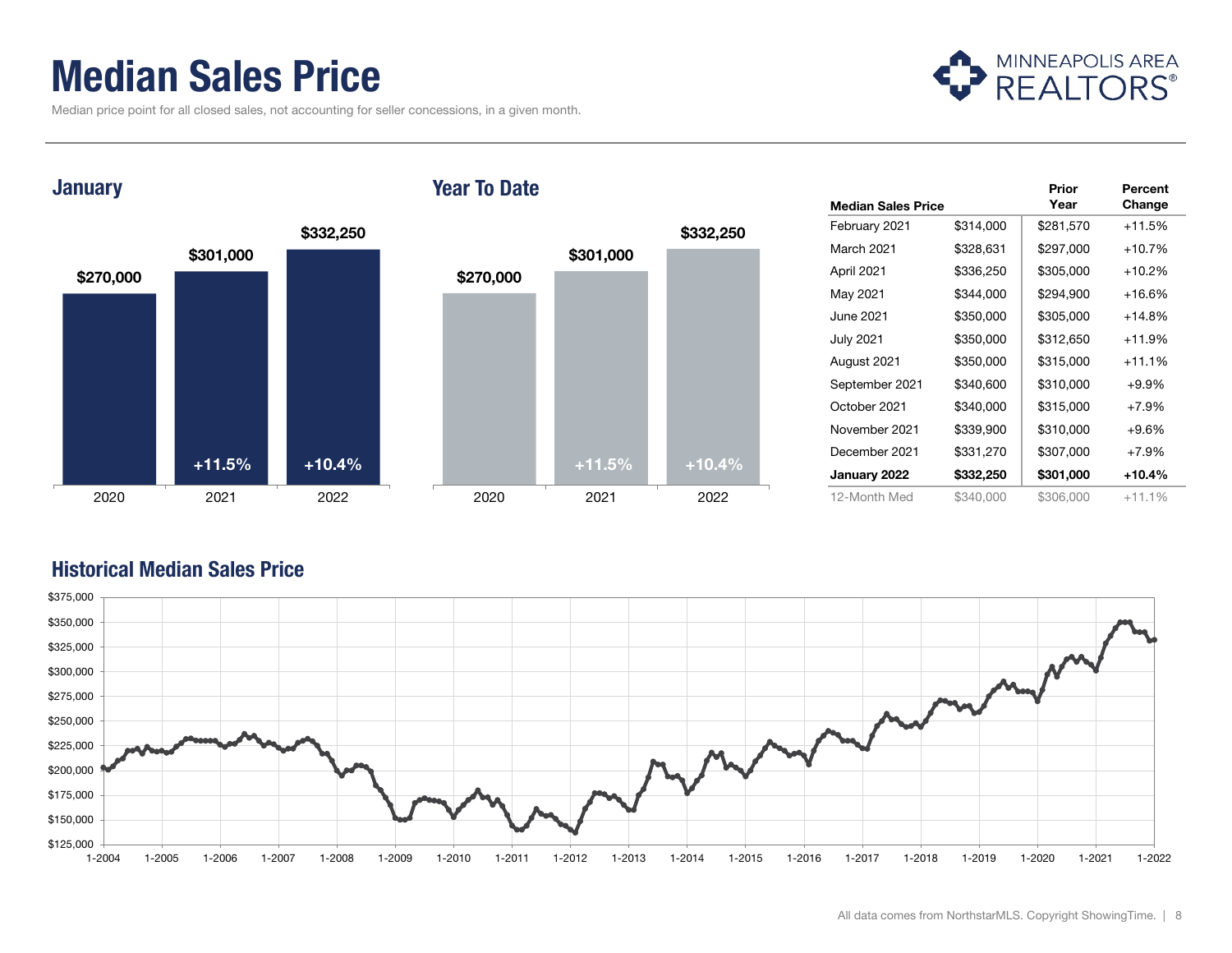### Average Sales Price

Average sales price for all closed sales, not accounting for seller concessions, in a given month.



**January** 

#### Year to Date



|                            |           | Prior     | Percent  |
|----------------------------|-----------|-----------|----------|
| <b>Average Sales Price</b> |           | Year      | Change   |
| February 2021              | \$359,957 | \$324,239 | $+11.0%$ |
| March 2021                 | \$383,107 | \$338,130 | $+13.3%$ |
| April 2021                 | \$386,866 | \$341,607 | $+13.2%$ |
| May 2021                   | \$402,379 | \$334,172 | $+20.4%$ |
| June 2021                  | \$407,320 | \$348,110 | $+17.0%$ |
| <b>July 2021</b>           | \$404,317 | \$359,242 | $+12.5%$ |
| August 2021                | \$410,171 | \$364,299 | $+12.6%$ |
| September 2021             | \$392,842 | \$362,696 | $+8.3%$  |
| October 2021               | \$395,314 | \$372,932 | $+6.0\%$ |
| November 2021              | \$392,043 | \$364,347 | $+7.6%$  |
| December 2021              | \$389,052 | \$361,069 | $+7.8%$  |
| January 2022               | \$386,002 | \$351,162 | $+9.9\%$ |
| 12-Month Avg               | \$395,150 | \$354,605 | $+11.4%$ |

#### Historical Average Sales Price

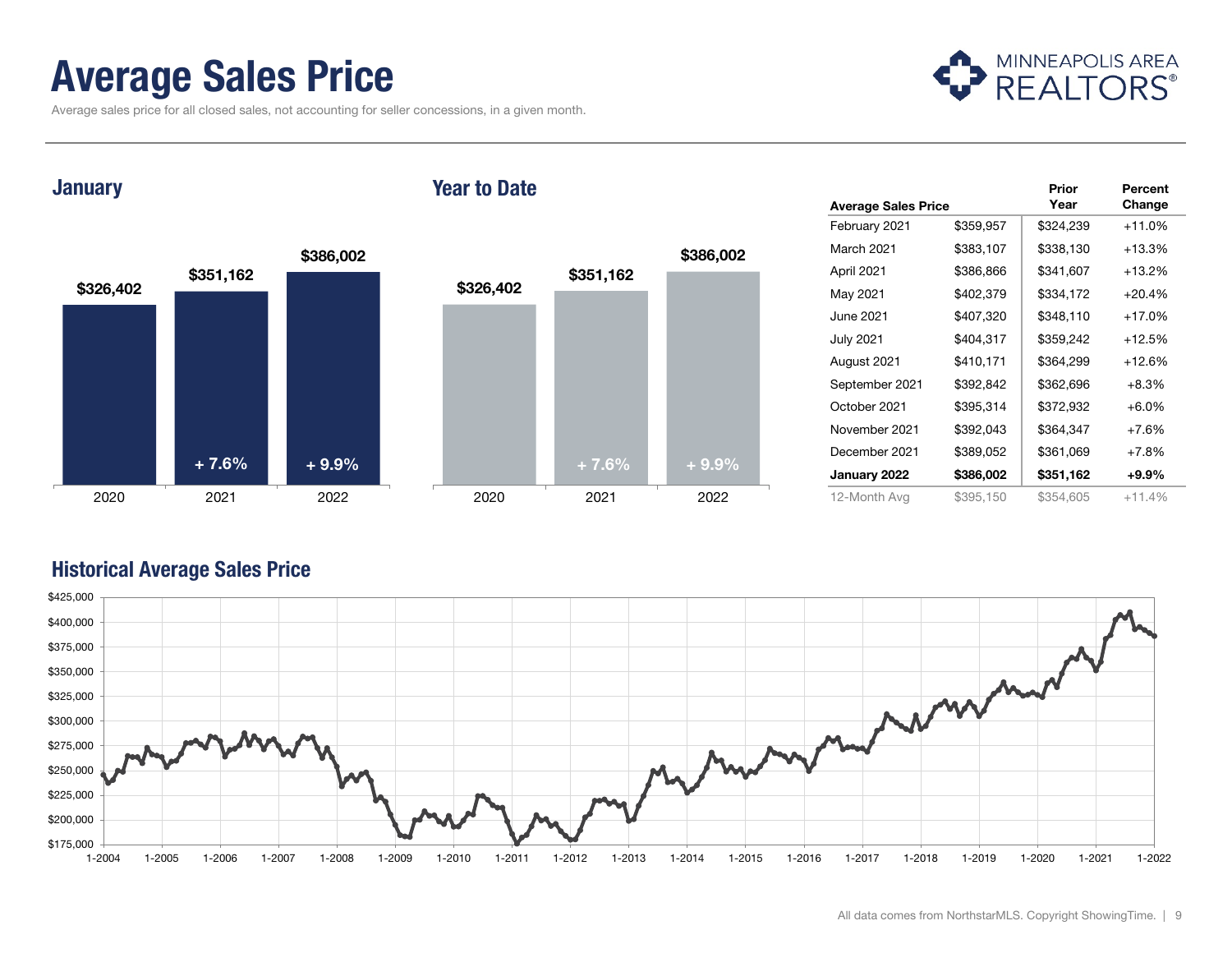### Price Per Square Foot

The price per square foot of homes sold in a given month. Sold properties only. Does not account for seller concessions.



**January** 

#### Year to Date



| <b>Price Per Square Foot</b> |       | Prior<br>Year | Percent<br>Change |
|------------------------------|-------|---------------|-------------------|
| February 2021                | \$179 | \$160         | $+11.4%$          |
| March 2021                   | \$186 | \$165         | $+12.7%$          |
| April 2021                   | \$188 | \$166         | $+12.9%$          |
| May 2021                     | \$193 | \$164         | $+17.9%$          |
| June 2021                    | \$193 | \$166         | $+16.2%$          |
| <b>July 2021</b>             | \$194 | \$170         | $+14.1%$          |
| August 2021                  | \$193 | \$172         | $+12.2%$          |
| September 2021               | \$189 | \$173         | $+9.2%$           |
| October 2021                 | \$189 | \$174         | $+8.9%$           |
| November 2021                | \$189 | \$173         | $+8.8%$           |
| December 2021                | \$190 | \$174         | $+9.5%$           |
| January 2022                 | \$191 | \$174         | +9.7%             |
| 12-Month Avg                 | \$190 | \$170         | $+11.9%$          |

#### Historical Price Per Square Foot

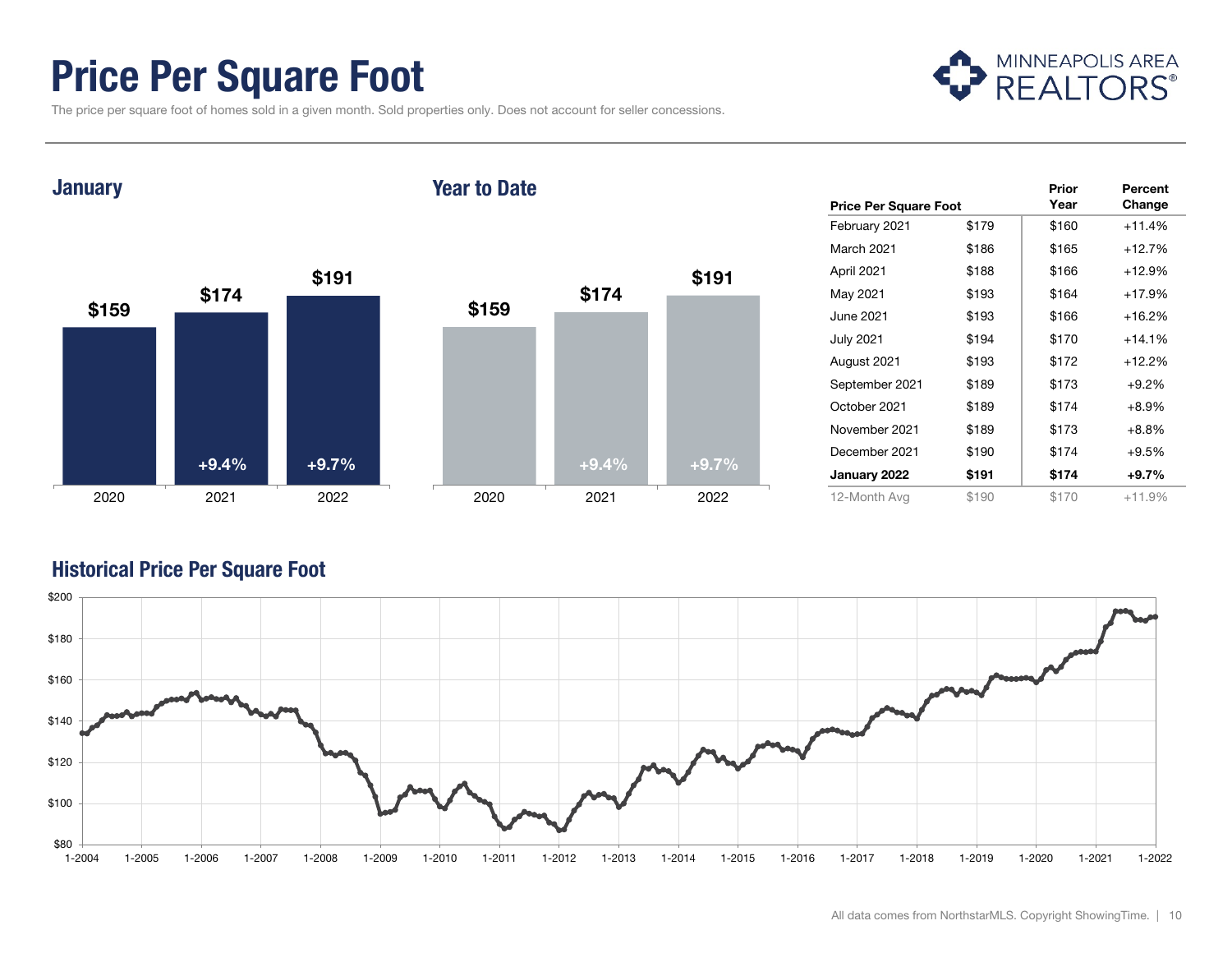### ShowingTime Housing Value Index



 The value index employs a multi-variate, linear regression methodology to determine specific weights that adjust for both seasonality and segment bias to arrive at a real, constant-quality view of home values. The index is set to the median sales price in January 2003.

#### **January**



|                            |           | Prior     | Percent  |
|----------------------------|-----------|-----------|----------|
| <b>Housing Value Index</b> |           | Year      | Change   |
| February 2021              | \$267,050 | \$245,264 | $+8.9%$  |
| March 2021                 | \$272,784 | \$248,119 | $+9.9%$  |
| April 2021                 | \$274,078 | \$247,255 | $+10.8%$ |
| May 2021                   | \$278,375 | \$240,611 | $+15.7%$ |
| <b>June 2021</b>           | \$278,293 | \$240,555 | $+15.7%$ |
| <b>July 2021</b>           | \$279,272 | \$243,269 | $+14.8%$ |
| August 2021                | \$279,083 | \$247,885 | $+12.6%$ |
| September 2021             | \$277,015 | \$252,228 | $+9.8%$  |
| October 2021               | \$277,456 | \$253,285 | $+9.5%$  |
| November 2021              | \$277,749 | \$254,823 | $+9.0%$  |
| December 2021              | \$284,248 | \$258,100 | $+10.1%$ |
| January 2022               | \$287,956 | \$263,524 | $+9.3\%$ |
| 12-Month Avg               | \$277,780 | \$249,576 | $+11.4%$ |

#### Historical ShowingTime Housing Value Index

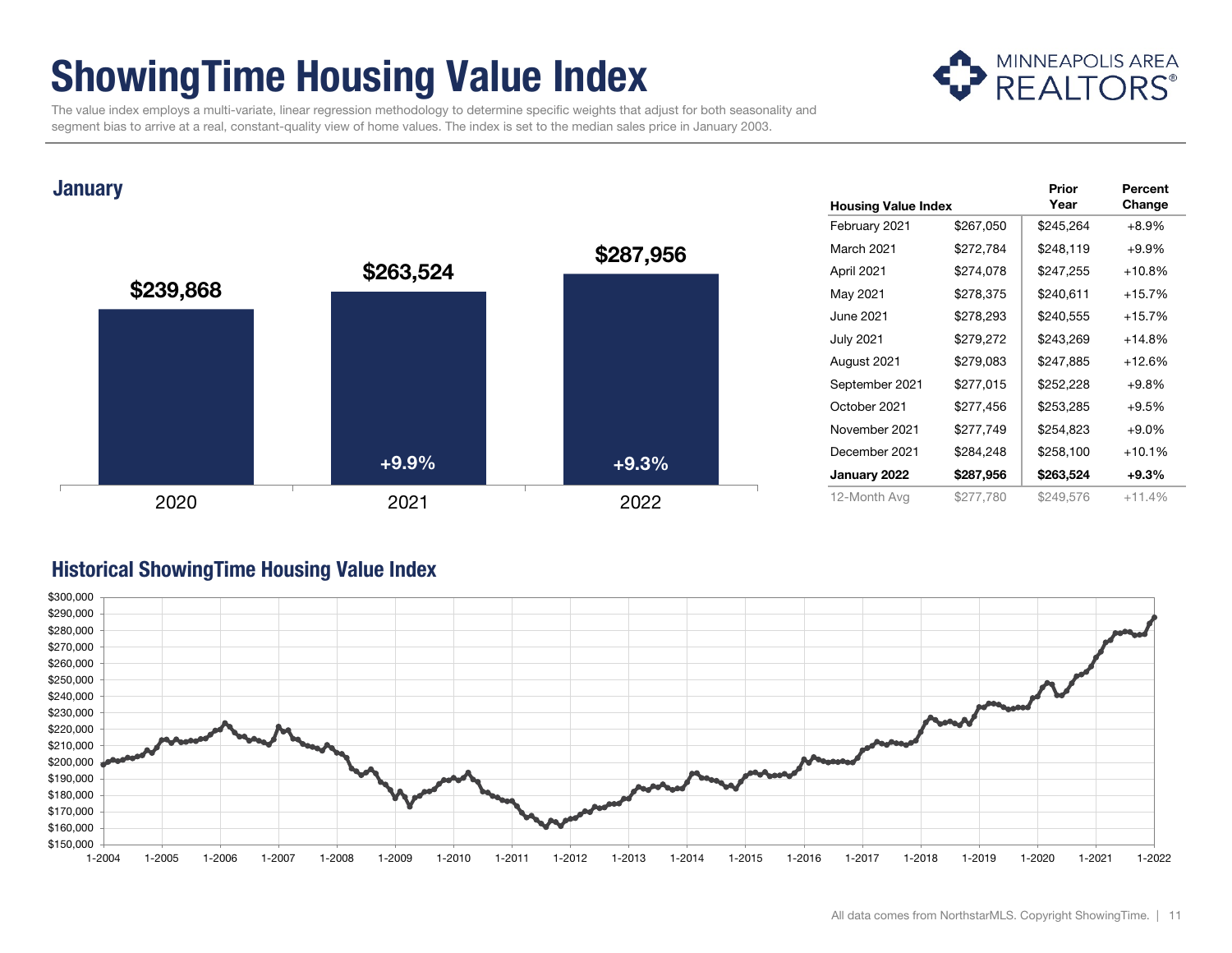## Percent of Original List Price Received

 Percentage found when dividing a property's sales price by its original list price, then taking the average for all properties sold in a given month, not accounting for seller concessions.



**January** 

#### Year to Date



|                                |        | Prior  | Percent |
|--------------------------------|--------|--------|---------|
| Pct. Of Orig. List Price Rec'd |        | Year   | Change  |
| February 2021                  | 100.1% | 98.0%  | $+2.1%$ |
| March 2021                     | 101.9% | 99.2%  | $+2.7%$ |
| April 2021                     | 103.3% | 99.9%  | $+3.4%$ |
| May 2021                       | 104.0% | 99.6%  | $+4.4%$ |
| June 2021                      | 104.1% | 99.6%  | $+4.5%$ |
| <b>July 2021</b>               | 103.6% | 100.1% | $+3.5%$ |
| August 2021                    | 102.4% | 100.3% | $+2.1%$ |
| September 2021                 | 101.2% | 100.5% | $+0.7%$ |
| October 2021                   | 100.3% | 100.5% | $-0.2%$ |
| November 2021                  | 99.8%  | 100.2% | $-0.4%$ |
| December 2021                  | 99.5%  | 99.7%  | $-0.2%$ |
| January 2022                   | 99.6%  | 99.5%  | $+0.1%$ |
| 12-Month Avg                   | 101.9% | 99.9%  | $+2.0%$ |

#### Historical Percent of Original List Price Received

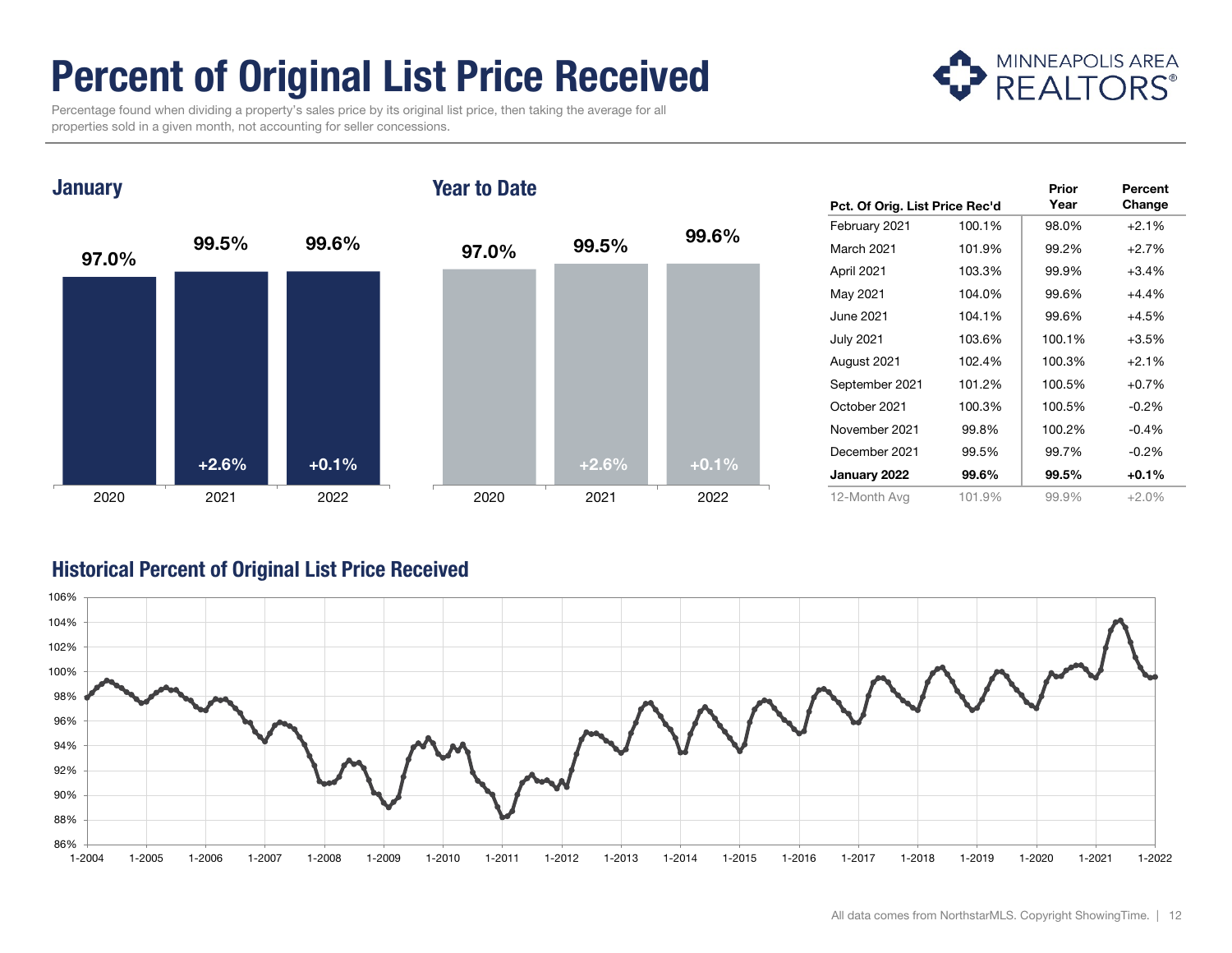## Housing Affordability Index



 This index measures housing affordability for the region. For example, an index of 120 means the median household income was 120% of what is necessary to qualify for the median-priced home under prevailing interest rates. A higher number means greater affordability.

#### **January**

#### Year to Date



|                                    |     | Prior | Percent  |
|------------------------------------|-----|-------|----------|
| <b>Housing Affordability Index</b> |     | Year  | Change   |
| February 2021                      | 143 | 153   | $-6.5%$  |
| March 2021                         | 136 | 146   | $-6.8%$  |
| April 2021                         | 133 | 142   | $-6.3%$  |
| May 2021                           | 130 | 148   | $-12.2%$ |
| June 2021                          | 130 | 145   | $-10.3%$ |
| <b>July 2021</b>                   | 131 | 145   | $-9.7%$  |
| August 2021                        | 130 | 144   | $-9.7%$  |
| September 2021                     | 130 | 148   | $-12.2%$ |
| October 2021                       | 130 | 146   | $-11.0%$ |
| November 2021                      | 132 | 150   | $-12.0%$ |
| December 2021                      | 134 | 153   | $-12.4%$ |
| January 2022                       | 127 | 154   | -17.5%   |
| 12-Month Avg                       | 132 | 148   | $-10.8%$ |

#### Historical Housing Affordability Index

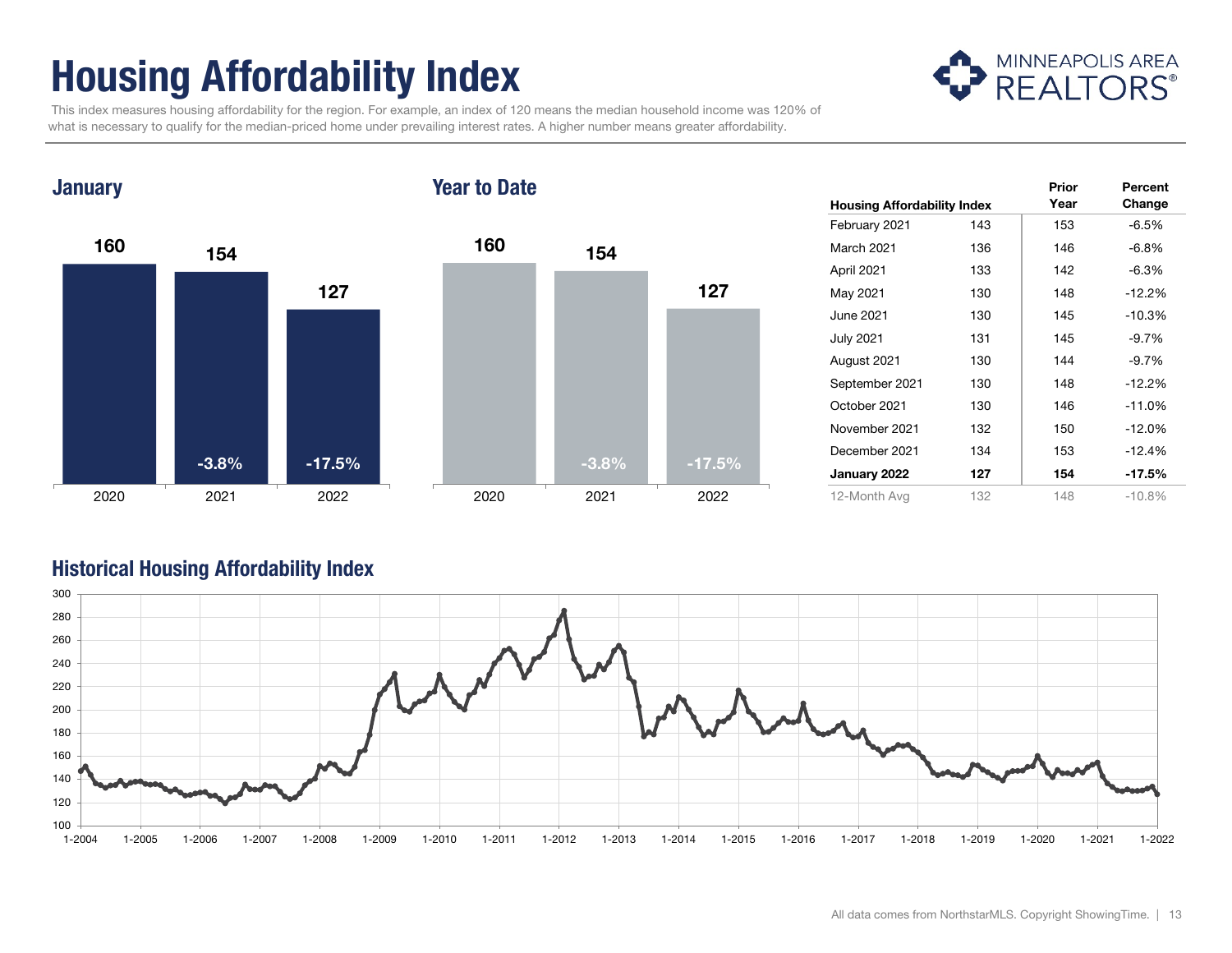### Inventory of Homes for Sale

The number of properties available for sale in active status at the end of a given month.







#### Historical Inventory of Homes for Sale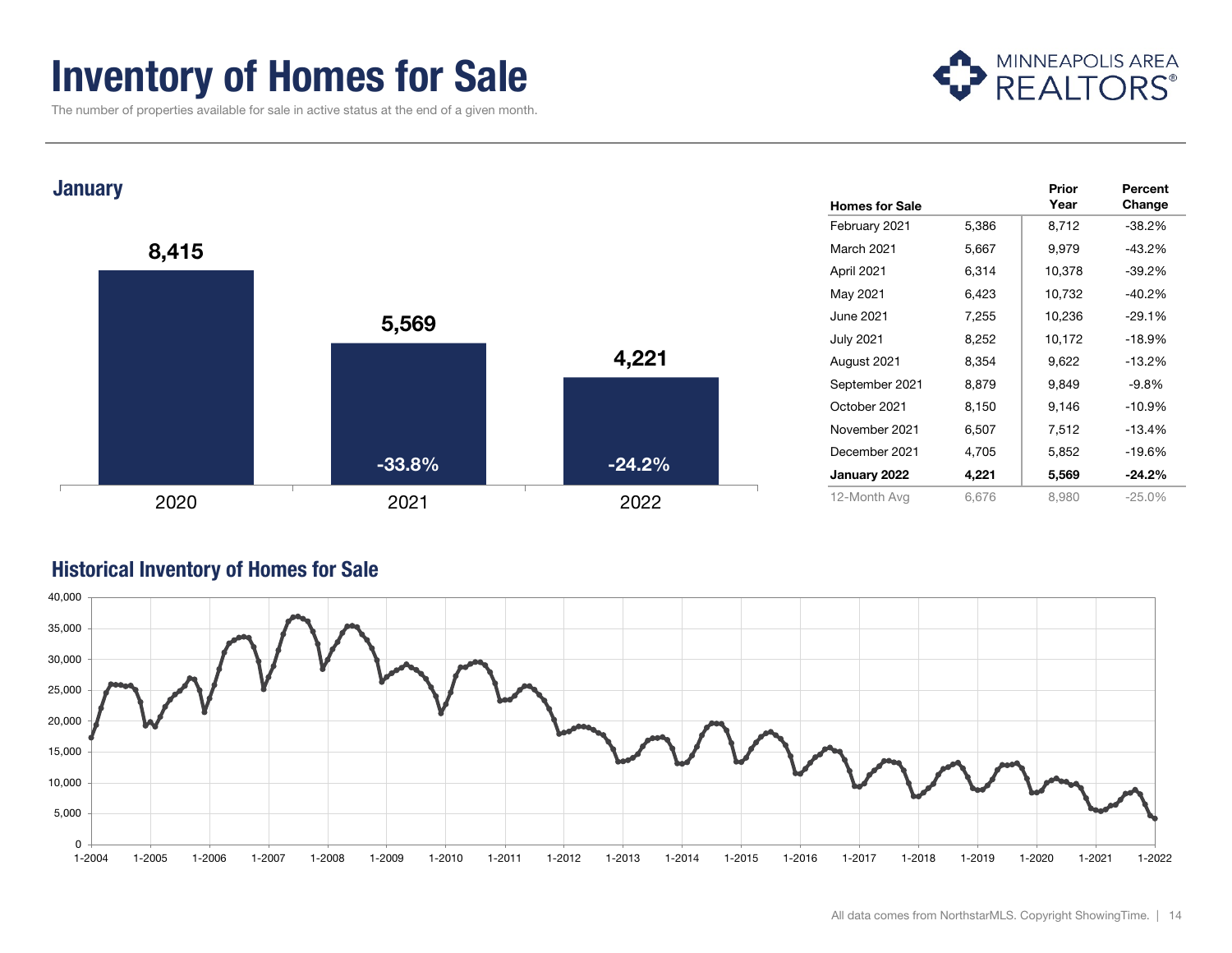### Months Supply of Homes for Sale

MINNEAPOLIS AREA

The inventory of homes for sale at the end of a given month, divided by the average monthly pending sales for the last 12 months.



#### Historical Months Supply of Inventory